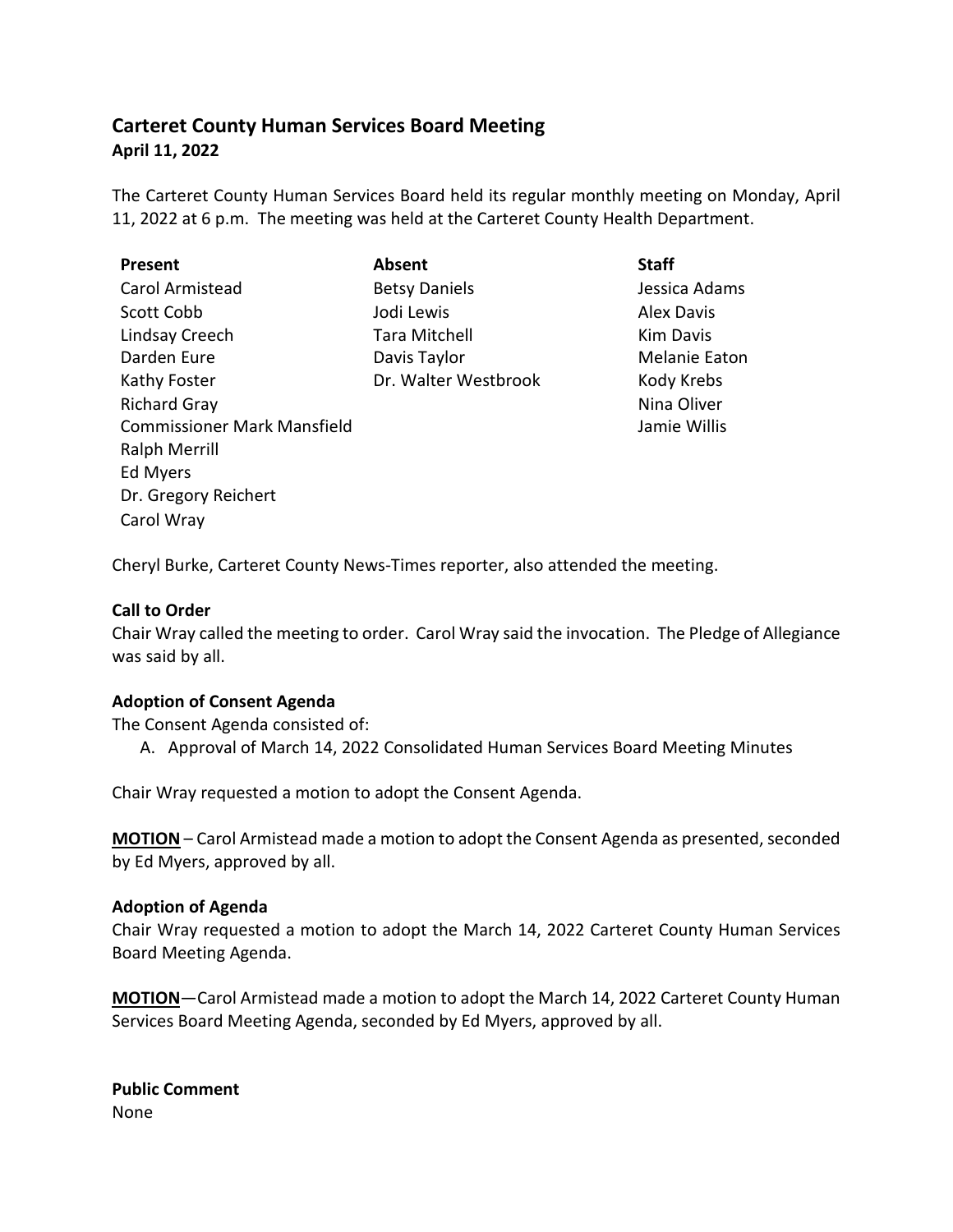#### **Child Abuse Prevention Presentation**

*Koby Krebs, Child Welfare Social Work Program Manager Melanie Eaton, Social Worker IA&T*

Kody began by stating that April is Child Abuse Prevention Month. He said that the CPS unit is a reaction system, and they rely heavily on members of the community to prevent and bring awareness to child abuse. Some believe it is strictly the parent's job to prevent from abusing or neglecting their children, but Mr. Krebs stated that it takes an entire community to prevent it. The added stress of COVID is another reason members of the community should reach out to help raise awareness and prevention. The theme for Child Abuse Prevention Month 2022 is Growing Better Together.

Over the last 12 months, DSS has accepted nearly 700 reports of maltreatment. Over 80% of those were reporting neglect. There are currently 70 children in foster care and DSS is serving 60 families with in-home services. These children are at risk of entering foster care.

Melanie Eaton is a CPS Investigator. She said that while preventing child abuse may seem like a daunting task, people may ask where do we start or how do we stop it, helping kids stay safe is a community effort. Child abuse can occur anywhere, anytime, and with any family. Ms. Easton noted that often abuse spans generations. A common them is "all you know is all you know." This simply means that if a parent was abused either physically or verbally growing up, they are more likely to do the same to their children. They don't know any other way than to repeat the cycle.

Melanie mentioned a few things that you can do to be a positive example in the lives of children. Some include volunteering as a coach, reading in the schools, teaching Sunday school class, just to name a few. She also stated that as adults we should know the signs of abuse. Most children will have the occasional bruising, especially on their knees, shins, and elbows. If you see bruising in unusual spots, these are the sign to look for. One place that most people don't know about is the ear. A common discipline technique is to pull on a child's ear. This spot will bruise very easily and is a warning sign. She also mentioned that infants who have not yet begun to walk or crawl should not have bruising. The motto is: "if they're not cruising, they're not bruising."

Ed Myers asked about disciplining your children as a way to make them behave. Jessica Adams stated that NC law does not prohibit physical discipline, but NC General Statutes determine what kind of discipline is considered inappropriate. Ms. Adams said that any mark or bruise that lasts for more than 24 hours would be considered inappropriate.

Melanie let everyone in attendance know that every adult in North Carolina is a mandated reporter. If you see something suspicious that you feel is child abuse, you should report it to your local DSS. If it appears to be an emergency, call 911. She mentioned that often children change their stories when asked about an unusual injury, this can be a sign that something is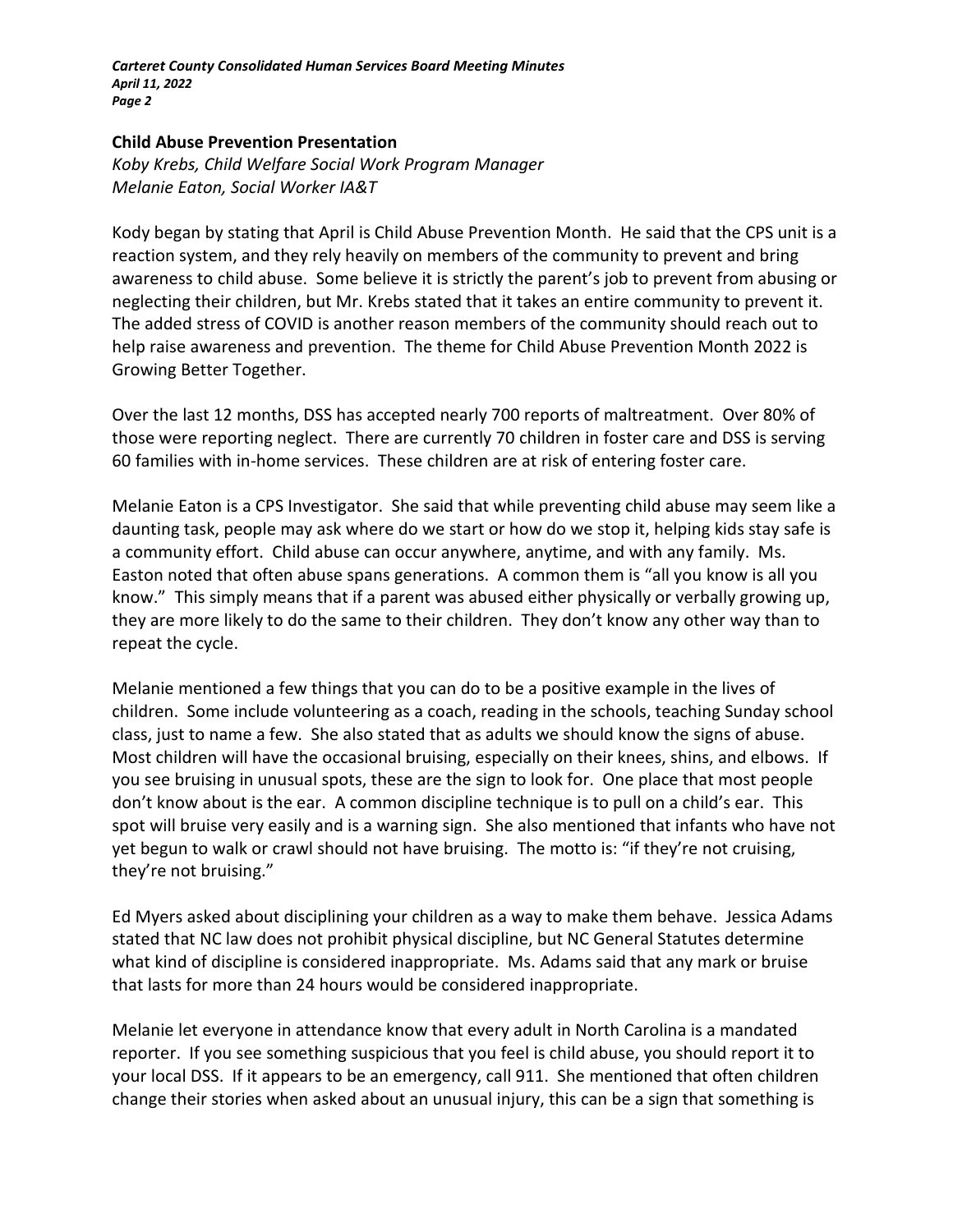amiss. Children may not even realize that what is happening is wrong, if this is what they are used to.

Ms. Eaton gave some advice on how we can help friends and neighbors with small children at home. Ask the neighbor how things are, let them vent, ask questions, give advice. If a stay-athome mom needs to run an errand, offer to watch her kids for a little while. The mother may be stressed and just need a small break. She gave everyone a website that offers free online training. This training helps citizens recognize signs of abuse and neglect and gives them advice on prevention and reporting abuse. The website is: [www.preventchildabusenc.org.](http://www.preventchildabusenc.org/)

Melanie listed a few important things that we can all do to help prevent child abuse:

- Volunteer you time
- Discipline thoughtfully
- Examine your own behavior
- Educate yourself and others
- Teach children their rights
- Support prevention programs
- Know the signs- abuse is not always physical
- Report abuse
- Invest in kids

Kody Krebs reminded everyone that it is important to be a positive connection to the children they are around. He also stated that we should all share this message with others in the community. This Thursday there will be a pinwheel garden at the County courthouse and a march.

Carol Wray asked Kody about the 60 families who are receiving in-home services. Kody said that the goal is to remedy the behavior of the parents in these situations as soon as possible because once a child is placed in foster care, it is harder to reunify with the family. He stated that some families are visited once or twice a week, while others only a couple of times a month. Social workers provide families with the appropriate resources. Sometimes this means food or shelter, other times it can be mental or substance abuse resources.

Ms. Wray asked if social workers take these families to their appointments. Kody stated that with the help of the Co-responder program, many needs can be met in the home. He also said that sometimes the families are driven to their initial appointment, or transportation is coordinated for them. Carol asked if the new mobile unit will be used by any of these families. Mr. Krebs stated that some families will be able to use this unit, at those who live down east. Melanie mentioned that transportation is one of the issues holding down east families back from attending appointments in Morehead City and Beaufort and the mobile unit will be a wonderful asset.

Jessica Adams said that when DSS first engages with families they find out their three top needs. These needs can be access to mental health and substance abuse counseling, food,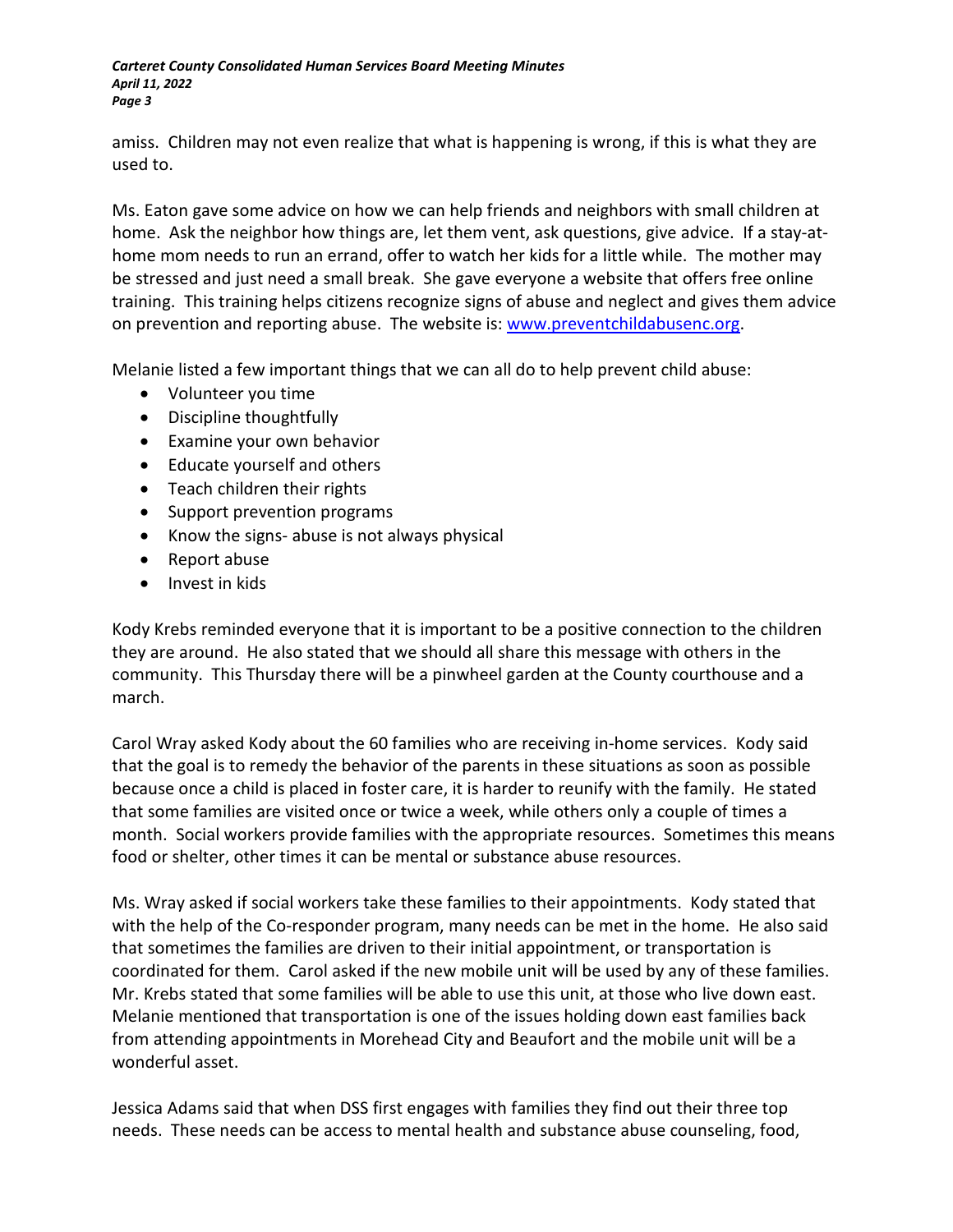shelter, or other needs. Activities to address these needs are discussed. She stated that once the families become fully engaged, they are motivated to change and have DSS out of their lives.

Carol Wray asked if the school system has clear communication with DSS for any school aged children DSS is working with. Carol Armistead stated that they know DSS number by heart and talk frequently with the social workers. The children are sometimes even seen during school hours. Ed Myers asked if schools teach children how not to be abusive, since so many children are bullied by their peers. Jessica Adams stated that the role of DSS is to focus on abuse and neglect by the caregiver. She did mention that a new NC Legislature has recently come out and schools will have to educate children on sexual abuse and other things. Carol Armistead stated she could ask someone from the school system to give a presentation at some point if needed.

Mr. Myers asked if there is a certain area in the county that has more reports of abuse than any other areas. Kody said there is a grouping down east and in Newport. Jessica Adams stated DSS does not track reports that way though. Commissioner Mansfield said that Newport will always have more reports in any category since this is the largest zip code in the county.

## **Health Department Updates**

*Nina Oliver, Health Department Director*

# **Nursing Updates:**

- Second COVID boosters have been approved for those over 50 and anyone who is moderately to severely immune compromised over the age of 12. We are giving those boosters and have opened some additional times to accommodate the vaccine demand.
- NOMI Health continues to offer COVID testing in the old Armory parking lot. They are doing this Monday through Saturday 8 a.m.-8 p.m.
- This week is National STD Awareness Week. Nursing and Health Education will promote Awareness Week by educating on prevention, when to seek care, discussing issues with a trusted source, and treatment options.
- Hannah Nelson began her position as Hepatitis C Bridge Counselor on March 28<sup>th</sup>. We are very excited about this position and what it can offer to connect Hepatitis C patients with treatment and other resources. She has started her training with the state and is reaching out to contacts in other counties to form partnerships. There are 10 counties in our region.

# **Health Education Updates:**

- Provided prescription medication lockboxes to Morehead Treatment Center for their patients in need.
- Hosted the Home Run for Health event in Smyrna. The following vendors participated: Coastal Coalition for Substance Abuse Prevention; Carteret County Health Department; Carteret County Rape Crisis; Crystal Coast Family Al-Anon; Loaves & Fishes; Morehead City Treatment Center; Trillium Health Resources; and Hope Mission.
- Laci Shue received her certification for the Diabetes Prevention Program.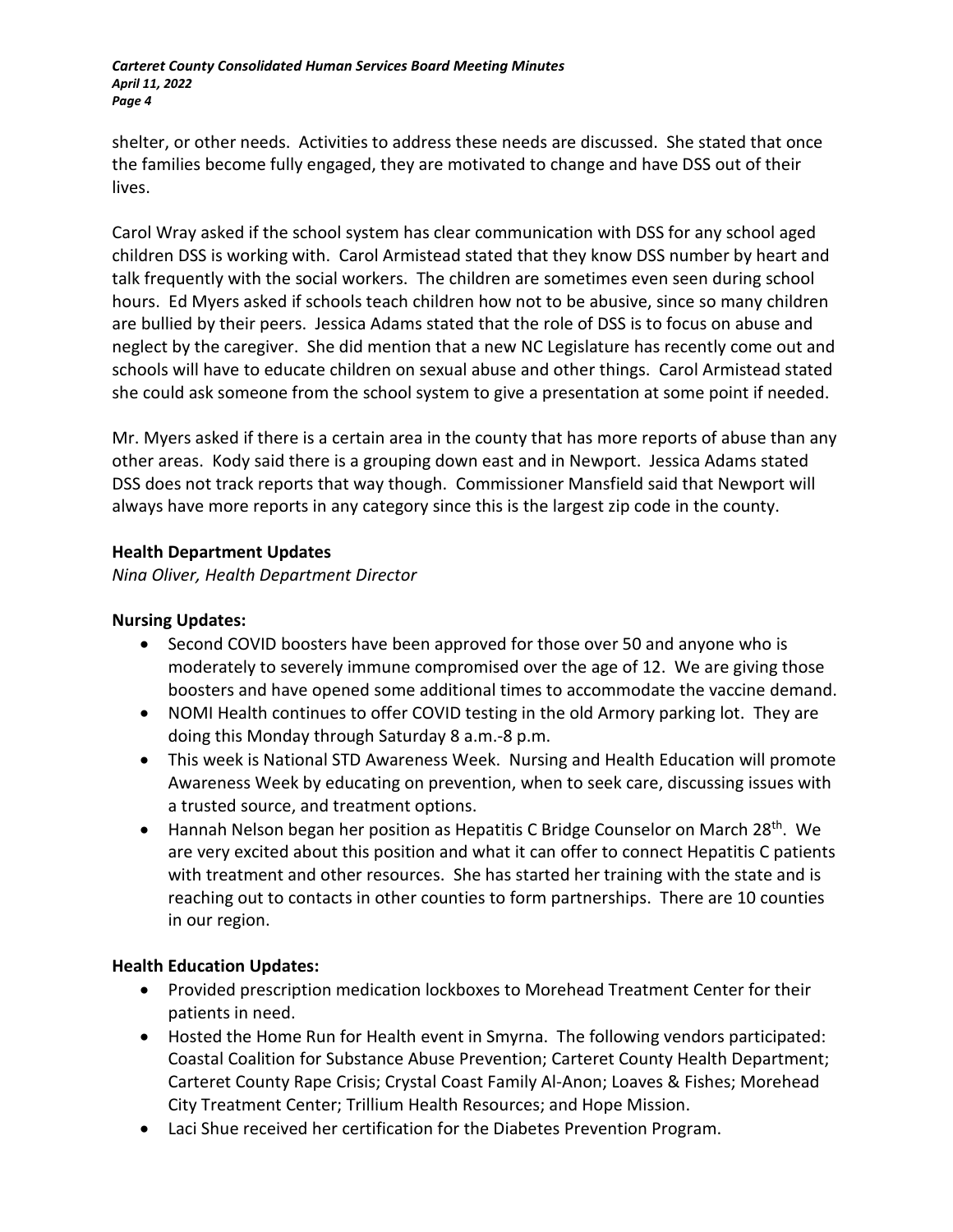## **Dental:**

- From July 2021-April  $8<sup>th</sup>$ , 2022, the dental program has seen a total of 577 nonduplicated clients. Of those clients, 214 are brand new resulting in a 37% increase in new clientele.
- We are still searching for a new dental hygienist. We are interviewing someone tomorrow.

# **WIC:**

- On February  $17<sup>th</sup>$ , Abbott initiated a proactive recall of powder formulas, including Similac which is widely used.
- Four consumers had complaints related to Salmonella in infants that had consumed power infant formula manufactured in Michigan.
- 20 Carteret County WIC clients were on this formula and have now all changed to a similar product, Enfamil Nutramigen.
- This has caused a nationwide shortage in Enfamil Nutramigen. WIC clients have not been able to purchase Nutramigen because of this shortage.
- The State WIC office informed us that the makers of Nutramigen has stocked a portion of their warehouse just for WIC. Carteret County WIC has received a small shipment to help some clients for a short period of time.
- WICH staff have encouraged clients to ask doctor's offices if they have any samples in stock that they can spare. Staff has also informed clients of options for similar products such as Gerber and Parents Choice.

# **COVID Updates:**

- We continue to remain in low community transmission.
- Active cases: 8, Total cases: 14,380; Deaths: 119; Hospitalizations: 0
- Waste water program- no COVID is currently detected in the waste water system. This is a good indicator of any upcoming waves of the virus.
- Total amount of vaccines given by the CCHD: 14,951
- Total amount given to 12-17-year olds: 294 first doses given, 594 total
- Total amount given to 5-11-year olds: 173
- Total number of additional doses/boosters given: 3,169
- Total Population Vaccination Status: percent of population vaccinated with at least one dose: 69%; percent of population vaccinated with two doses or one dose J&J: 65%

# **Other:**

- The health department applied for and received 120 doses of Narcan. 22 of those were given to PORT Health and Veteran Services of the Carolinas, and 10 doses to One Harbor Church.
- The county is still searching for a Consolidated Human Services Director. She will continue to update the board.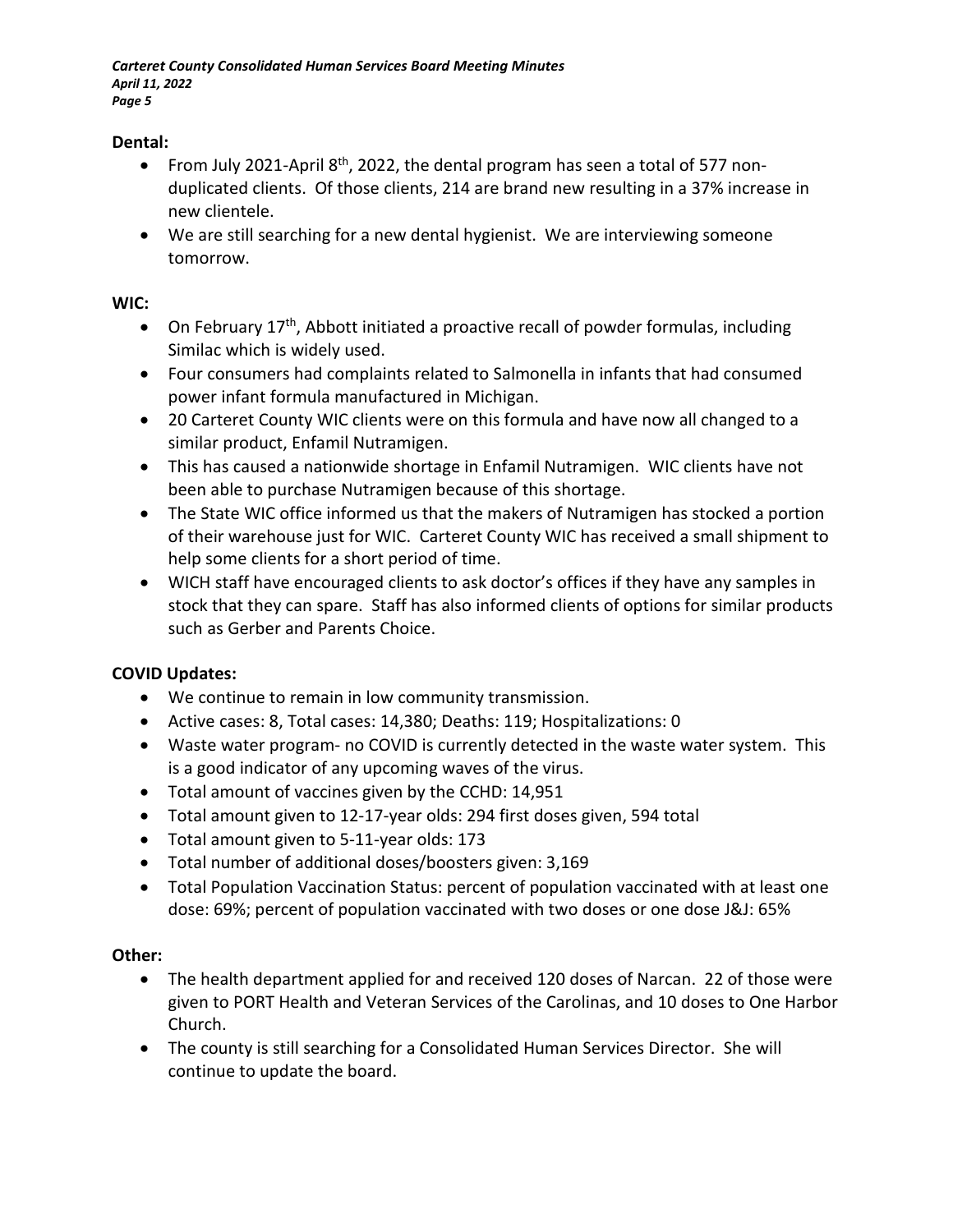Carol Wray asked if Animal Control will be holding a spay and neuter clinic this spring. Nina said they plan on it, but the exact date is still unknown. Ms. Wray also asked if COVID testing is still free. Nina stated it is for now but HRSA will no longer be reimbursing for tests. Nina hopes that the General Assembly will be funding HRSA again. Ed Myers asked about the newest variant. Nina stated she doesn't have much information on the newest variant. She hopes any new variants will continue to be less severe. She feels that in about 6 weeks, we will see the newest wave come through Carteret County.

## **DSS Updates**

## *Jessica Adams, DSS Director*

Jessica wanted everyone know that she recently attended the Consolidated Human Services Meeting in Chapel Hill. There are around 28 counties in North Carolina and some have different models than us. She said it was a nice opportunity to discuss the challenges that face consolidated counties. Ms. Adams stated she and Nina are holding down the fort until Cindy's replacement is found.

## **Child Care Update:**

Due to COVID, DCDEE is waiving all parent fees for March 2022 through June 2022 service months. We had no children on our Subsidized Child Care waitlist at the end of March.

# **Pandemic Emergency Assistance Funds:**

Two payments will be made to families enrolled in Work First with one or more children. The first payment will be \$500 for each child 0-17 and the second will be \$500 if funds are available. The 1<sup>st</sup> payment will be mailed beginning March 18<sup>th</sup>, and the 2<sup>nd</sup> is expected to be made this summer. The intent of the General Assembly is to provide extra cash assistance to cover added costs due to the pandemic (clothing, school supplies, including technology devices and PPE). Carol Wray asked how do we know how the money is spent? Jessica stated it is a reimbursement for items already purchased.

## **LIEAP:**

Regular LIEAP ended on March  $31^{st}$ . A big thank you to our staff who worked over-time to get all applications keyed and processed. About 50% of funds (regular and ARPA) were spent statewide. DHHS will try to get supplemental payments out as soon as possible as a "catch-up payment". First payments will be to elderly and the second will be a flat rate to all other individuals.

## **FNS:**

Emergency Allotments are requested each month have been approved for April. COVID waivers to continue at least through June  $30<sup>th</sup>$ , 2022. We are to receive a 60-day notice of the PHE ending. Once we know the end date of maximum allotments, the State will notify counties as well as use available methods to notify households who are impacted. Counties are encouraged to provide outreach to households who will see a decrease in their food and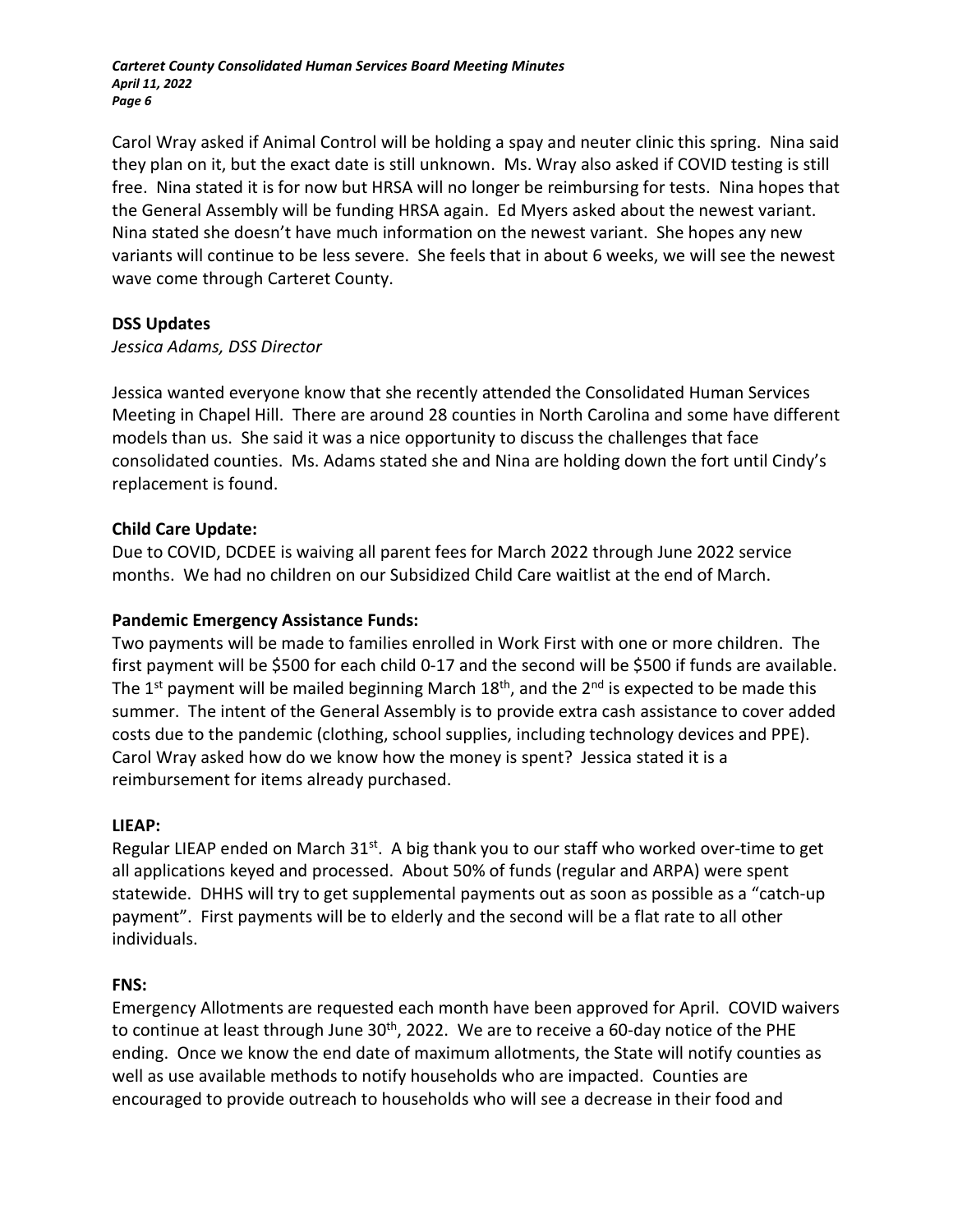nutrition benefits when the maximum allotments end. Families will get back down to their original allotments.

## **Child Support Modernization:**

New Smart e-Pay Options coming soon. Payments can be made by Google Pay, PayPal, or Venmo. Debit and Credit card payments can also be made online and by phone. There is a 2.5% service fee. Automatic Bank Draft is also available with no service fee. Payments will also be accepted at any Walmart with cash or debit cards. A \$2.00 service fee applies. Currently, payments are made through a check or money order through the mail. The goal is to ensure payment can be made fast and easy while keeping up with modern technology and get the money to the families who need it.

## **Old Business**

Carol Armistead asked if the budget has been presented to the County Commissioners yet. Commissioner Mansfield stated the Commissioners don't receive the budgets until sometime in May. They then have budget meetings to discuss the budgets. They typically hold two meetings in June and have the budget approved before July  $1<sup>st</sup>$ .

## **New Business**

Ed Myers asked a question about board minutes. He said that if he is absent from the previous meeting, he abstains from approving the minutes. He states that if he wasn't in attendance, he can't verify that what is recorded actually happened. Commissioner Mansfield said that no other boards do it this way. Robert's Rules is consistent in stating that you are voting to the best of your ability.

Jessica Adams mentioned that 4 positions for the CHS board have been listed.

## **Adjournment**

As there was no other business to be discussed, Chair Wray asked for a motion to adjourn.

**MOTION** – Ed Myers made a motion to adjourn, seconded by Richard Gray, approved by all.